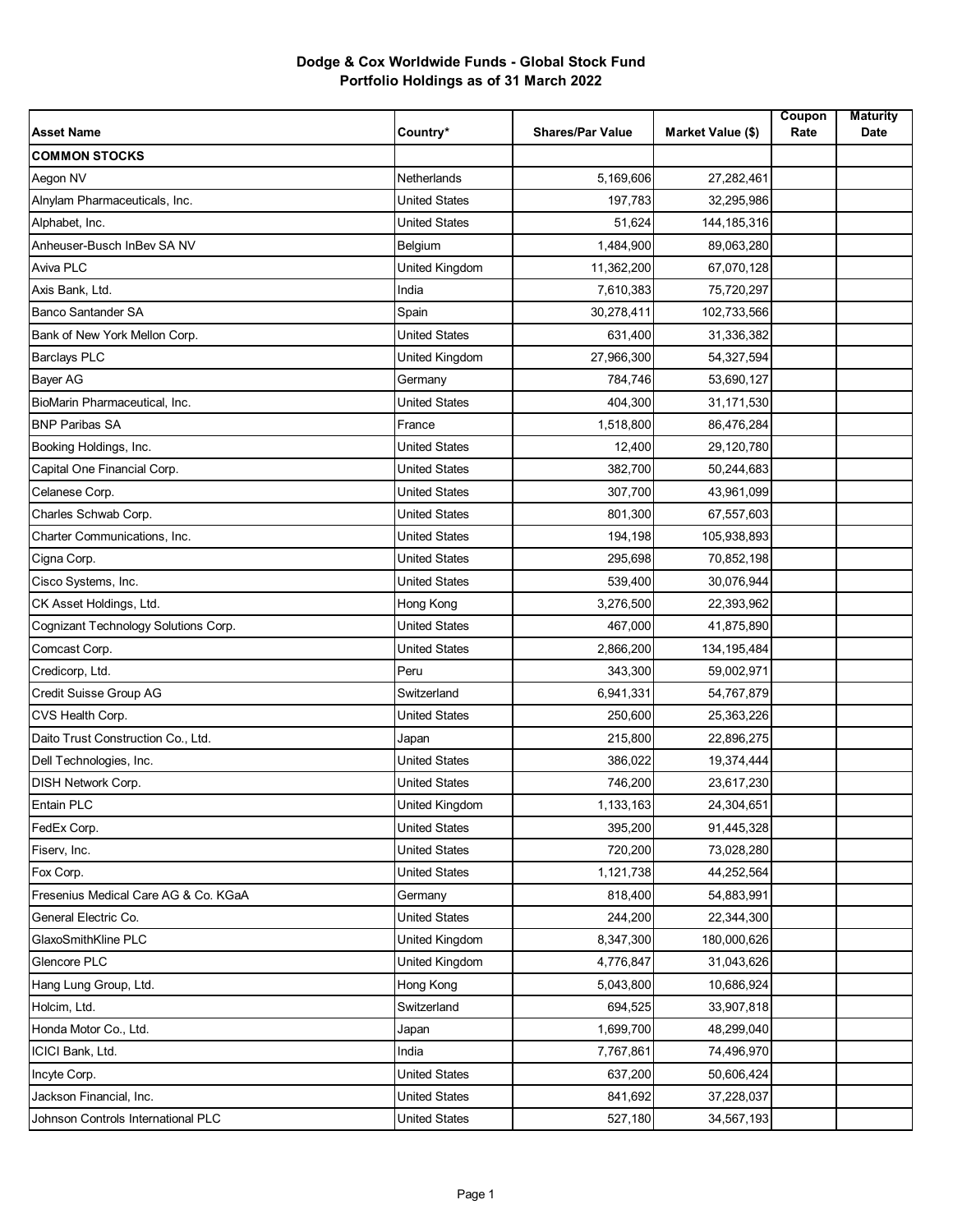| <b>Asset Name</b>                   | Country*             | <b>Shares/Par Value</b> | Market Value (\$) | Coupon<br>Rate | <b>Maturity</b><br>Date |
|-------------------------------------|----------------------|-------------------------|-------------------|----------------|-------------------------|
| Juniper Networks, Inc.              | <b>United States</b> | 558,600                 | 20,757,576        |                |                         |
| LyondellBasell Industries NV        | Netherlands          | 35,011                  | 3,599,831         |                |                         |
| Magnit PJSC                         | Russia               | 275,800                 | 34                |                |                         |
| Meta Platforms, Inc.                | <b>United States</b> | 263,400                 | 58,569,624        |                |                         |
| MetLife, Inc.                       | <b>United States</b> | 527,200                 | 37,051,616        |                |                         |
| Micro Focus International PLC       | United Kingdom       | 1,208,581               | 6,406,066         |                |                         |
| Microchip Technology, Inc.          | <b>United States</b> | 697,500                 | 52,410,150        |                |                         |
| Microsoft Corp.                     | <b>United States</b> | 155,500                 | 47,942,205        |                |                         |
| Mitsubishi Chemical Holdings Corp.  | Japan                | 8,491,100               | 56,498,488        |                |                         |
| Mitsubishi Electric Corp.           | Japan                | 5,092,700               | 58,615,898        |                |                         |
| Molson Coors Beverage Company       | <b>United States</b> | 798,700                 | 42,634,606        |                |                         |
| Naspers, Ltd.                       | South Africa         | 137,607                 | 15,579,215        |                |                         |
| <b>Novartis AG</b>                  | Switzerland          | 1,493,100               | 130,947,055       |                |                         |
| Nutrien, Ltd.                       | Canada               | 410,211                 | 42,657,842        |                |                         |
| Occidental Petroleum Corp.          | <b>United States</b> | 2,916,000               | 165,453,840       |                |                         |
| Occidental Petroleum Corp., Warrant | <b>United States</b> | 307,812                 | 10,844,217        |                | 03/8/27                 |
| Ovintiv, Inc.                       | <b>United States</b> | 2,143,075               | 115,876,065       |                |                         |
| Prosus NV                           | Netherlands          | 1,176,250               | 62,267,556        |                |                         |
| <b>Prudential PLC</b>               | United Kingdom       | 2,123,389               | 31,366,218        |                |                         |
| Qurate Retail, Inc.                 | <b>United States</b> | 775,109                 | 3,689,519         |                |                         |
| Raytheon Technologies Corp.         | <b>United States</b> | 867,100                 | 85,903,597        |                |                         |
| Regeneron Pharmaceuticals, Inc.     | <b>United States</b> | 71,256                  | 49,766,616        |                |                         |
| Roche Holding AG                    | Switzerland          | 231,400                 | 91,512,988        |                |                         |
| Sanofi                              | France               | 1,618,625               | 165,074,261       |                |                         |
| <b>Standard Chartered PLC</b>       | United Kingdom       | 10,788,481              | 71,542,128        |                |                         |
| Suncor Energy, Inc.                 | Canada               | 3,407,500               | 111,050,425       |                |                         |
| TE Connectivity, Ltd.               | Switzerland          | 164,100                 | 21,493,818        |                |                         |
| Teck Resources, Ltd.                | Canada               | 1,295,900               | 52,341,401        |                |                         |
| Television Broadcasts, Ltd.         | Hong Kong            | 201,200                 | 115,105           |                |                         |
| T-Mobile U.S., Inc.                 | <b>United States</b> | 387,200                 | 49,697,120        |                |                         |
| <b>UBS Group AG</b>                 | Switzerland          | 4,527,500               | 88,453,783        |                |                         |
| UnitedHealth Group, Inc.            | <b>United States</b> | 106,769                 | 54,448,987        |                |                         |
| VMware, Inc.                        | <b>United States</b> | 790,228                 | 89,983,262        |                |                         |
| Wells Fargo & Co.                   | United States        | 2,052,100               | 99,444,766        |                |                         |
| XP, Inc.                            | <b>Brazil</b>        | 1,305,711               | 39,301,901        |                |                         |
| <b>DEPOSITORY RECEIPTS/SHARES</b>   |                      |                         |                   |                |                         |
| Alibaba Group Holding, Ltd.         | China                | 869,600                 | 94,612,480        |                |                         |
| Baidu, Inc.                         | China                | 584,300                 | 77,302,890        |                |                         |
| Grupo Televisa SAB                  | Mexico               | 3,545,010               | 41,476,617        |                |                         |
| Itau Unibanco Holding SA            | Brazil               | 16,205,105              | 92,531,150        |                |                         |
| JD.com, Inc.                        | China                | 803,355                 | 46,490,154        |                |                         |
| NetEase, Inc.                       | China                | 370,800                 | 33,257,052        |                |                         |
| <b>PREFERRED SHARES</b>             |                      |                         |                   |                |                         |
| Samsung Electronics Co., Ltd.       | South Korea          | 851,723                 | 44,054,375        |                |                         |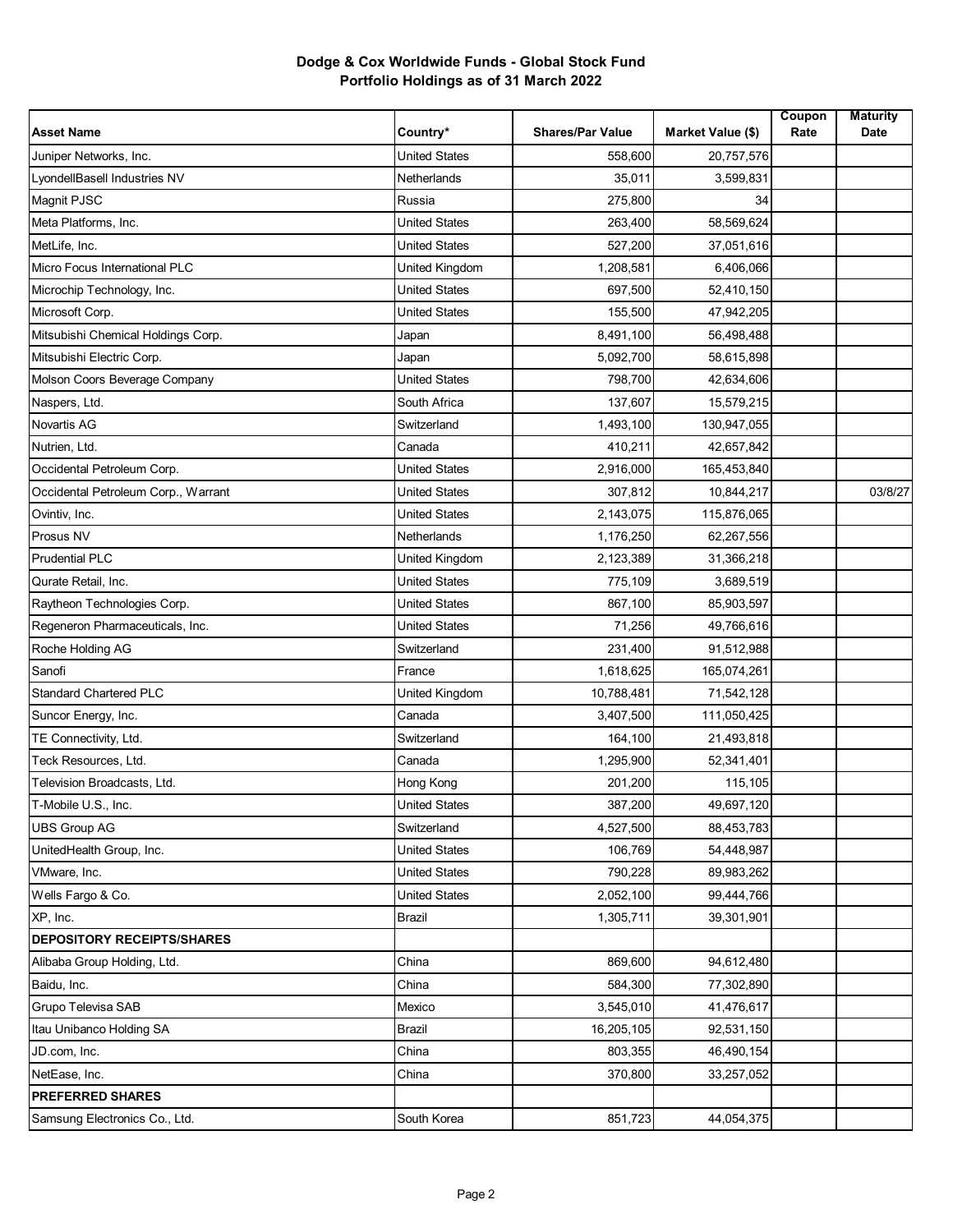| 101,258,722<br>101,258,722<br>0.05<br>1/4/22<br><b>Notional Amount</b><br>17/6/22<br>57,643,898<br>2,379,696<br>09/6/22<br>43,878,676<br>4,425,116<br>11/4/22<br>(48)<br>9,672<br>13/4/22<br>8,557<br>13/4/22<br>8,858<br>13/4/22<br>9,555<br>13/4/22<br>9,024<br>13/4/22<br>18,089<br>13/4/22<br>8,854<br>13/4/22<br>8,655<br>13/4/22<br>13/4/22<br>9,601<br>9,293<br>13/4/22<br>9,347<br>13/4/22<br>8,884<br>13/4/22<br>9,078<br>13/4/22<br>9,265<br>13/4/22<br>13/4/22<br>9,142<br>9,285<br>13/4/22<br>9,392<br>13/4/22<br>8,942<br>13/4/22<br>13/4/22<br>9,439<br>720<br>13/4/22<br>3,083<br>13/4/22<br>2,832<br>13/4/22<br>(185)<br>13/4/22<br>2,093<br>13/4/22<br>1,953<br>13/4/22<br>2,777<br>13/4/22<br>13/4/22<br>(272)<br>(169)<br>13/4/22<br>13/4/22<br>(599)<br>266,095<br>27/4/22<br>666,840<br>27/4/22<br>680,727<br>27/4/22<br>32,189<br>27/4/22<br>27/4/22<br>(406, 334)<br>(470, 788)<br>27/4/22<br>27/4/22<br>(398, 130) | <b>Asset Name</b>                                              | Country* | <b>Shares/Par Value</b> | <b>Market Value (\$)</b> | Coupon<br>Rate | <b>Maturity</b><br>Date |
|--------------------------------------------------------------------------------------------------------------------------------------------------------------------------------------------------------------------------------------------------------------------------------------------------------------------------------------------------------------------------------------------------------------------------------------------------------------------------------------------------------------------------------------------------------------------------------------------------------------------------------------------------------------------------------------------------------------------------------------------------------------------------------------------------------------------------------------------------------------------------------------------------------------------------------------------|----------------------------------------------------------------|----------|-------------------------|--------------------------|----------------|-------------------------|
|                                                                                                                                                                                                                                                                                                                                                                                                                                                                                                                                                                                                                                                                                                                                                                                                                                                                                                                                            | <b>SHORT-TERM INVESTMENTS</b>                                  |          |                         |                          |                |                         |
|                                                                                                                                                                                                                                                                                                                                                                                                                                                                                                                                                                                                                                                                                                                                                                                                                                                                                                                                            | Fixed Income Clearing Corporation Repurchase Agreement         |          |                         |                          |                |                         |
|                                                                                                                                                                                                                                                                                                                                                                                                                                                                                                                                                                                                                                                                                                                                                                                                                                                                                                                                            | <b>FUTURES CONTRACTS</b>                                       |          |                         |                          |                |                         |
|                                                                                                                                                                                                                                                                                                                                                                                                                                                                                                                                                                                                                                                                                                                                                                                                                                                                                                                                            | Euro Stoxx 50 Index - Long Position 1,363 Contracts            |          |                         |                          |                |                         |
|                                                                                                                                                                                                                                                                                                                                                                                                                                                                                                                                                                                                                                                                                                                                                                                                                                                                                                                                            | Yen Denominated Nikkei 225 Index - Long Position 388 Contracts |          |                         |                          |                |                         |
|                                                                                                                                                                                                                                                                                                                                                                                                                                                                                                                                                                                                                                                                                                                                                                                                                                                                                                                                            | <b>CURRENCY FORWARD CONTRACTS</b>                              |          |                         |                          |                |                         |
|                                                                                                                                                                                                                                                                                                                                                                                                                                                                                                                                                                                                                                                                                                                                                                                                                                                                                                                                            | Buy GBP 8,698 / Sell USD 11,473                                |          |                         |                          |                |                         |
|                                                                                                                                                                                                                                                                                                                                                                                                                                                                                                                                                                                                                                                                                                                                                                                                                                                                                                                                            | Buy CHF 473,502 / Sell USD 502,895                             |          |                         |                          |                |                         |
|                                                                                                                                                                                                                                                                                                                                                                                                                                                                                                                                                                                                                                                                                                                                                                                                                                                                                                                                            | Buy CHF 473,497 / Sell USD 504,005                             |          |                         |                          |                |                         |
|                                                                                                                                                                                                                                                                                                                                                                                                                                                                                                                                                                                                                                                                                                                                                                                                                                                                                                                                            | Buy CHF 473,500 / Sell USD 503,707                             |          |                         |                          |                |                         |
|                                                                                                                                                                                                                                                                                                                                                                                                                                                                                                                                                                                                                                                                                                                                                                                                                                                                                                                                            | Buy CHF 473,500 / Sell USD 503,010                             |          |                         |                          |                |                         |
|                                                                                                                                                                                                                                                                                                                                                                                                                                                                                                                                                                                                                                                                                                                                                                                                                                                                                                                                            | Buy CHF 473,502 / Sell USD 503,544                             |          |                         |                          |                |                         |
|                                                                                                                                                                                                                                                                                                                                                                                                                                                                                                                                                                                                                                                                                                                                                                                                                                                                                                                                            | Buy CHF 947,000 / Sell USD 1,007,041                           |          |                         |                          |                |                         |
|                                                                                                                                                                                                                                                                                                                                                                                                                                                                                                                                                                                                                                                                                                                                                                                                                                                                                                                                            | Buy CHF 473,499 / Sell USD 503,711                             |          |                         |                          |                |                         |
|                                                                                                                                                                                                                                                                                                                                                                                                                                                                                                                                                                                                                                                                                                                                                                                                                                                                                                                                            | Buy CHF 473,499 / Sell USD 503,909                             |          |                         |                          |                |                         |
|                                                                                                                                                                                                                                                                                                                                                                                                                                                                                                                                                                                                                                                                                                                                                                                                                                                                                                                                            | Buy CHF 473,501 / Sell USD 502,965                             |          |                         |                          |                |                         |
|                                                                                                                                                                                                                                                                                                                                                                                                                                                                                                                                                                                                                                                                                                                                                                                                                                                                                                                                            | Buy CHF 473,499 / Sell USD 503,271                             |          |                         |                          |                |                         |
|                                                                                                                                                                                                                                                                                                                                                                                                                                                                                                                                                                                                                                                                                                                                                                                                                                                                                                                                            | Buy CHF 473,500 / Sell USD 503,219                             |          |                         |                          |                |                         |
|                                                                                                                                                                                                                                                                                                                                                                                                                                                                                                                                                                                                                                                                                                                                                                                                                                                                                                                                            | Buy CHF 473,502 / Sell USD 503,683                             |          |                         |                          |                |                         |
|                                                                                                                                                                                                                                                                                                                                                                                                                                                                                                                                                                                                                                                                                                                                                                                                                                                                                                                                            | Buy CHF 473,499 / Sell USD 503,486                             |          |                         |                          |                |                         |
|                                                                                                                                                                                                                                                                                                                                                                                                                                                                                                                                                                                                                                                                                                                                                                                                                                                                                                                                            | Buy CHF 473,504 / Sell USD 503,305                             |          |                         |                          |                |                         |
|                                                                                                                                                                                                                                                                                                                                                                                                                                                                                                                                                                                                                                                                                                                                                                                                                                                                                                                                            | Buy CHF 473,500 / Sell USD 503,424                             |          |                         |                          |                |                         |
|                                                                                                                                                                                                                                                                                                                                                                                                                                                                                                                                                                                                                                                                                                                                                                                                                                                                                                                                            | Buy CHF 473,500 / Sell USD 503,280                             |          |                         |                          |                |                         |
|                                                                                                                                                                                                                                                                                                                                                                                                                                                                                                                                                                                                                                                                                                                                                                                                                                                                                                                                            | Buy CHF 473,501 / Sell USD 503,174                             |          |                         |                          |                |                         |
|                                                                                                                                                                                                                                                                                                                                                                                                                                                                                                                                                                                                                                                                                                                                                                                                                                                                                                                                            | Buy CHF 473,495 / Sell USD 503,618                             |          |                         |                          |                |                         |
|                                                                                                                                                                                                                                                                                                                                                                                                                                                                                                                                                                                                                                                                                                                                                                                                                                                                                                                                            | Buy CHF 473,500 / Sell USD 503,126                             |          |                         |                          |                |                         |
|                                                                                                                                                                                                                                                                                                                                                                                                                                                                                                                                                                                                                                                                                                                                                                                                                                                                                                                                            | Sell CHF 2,517,047 / Buy USD 2,725,431                         |          |                         |                          |                |                         |
|                                                                                                                                                                                                                                                                                                                                                                                                                                                                                                                                                                                                                                                                                                                                                                                                                                                                                                                                            | Sell CHF 2,517,047 / Buy USD 2,727,794                         |          |                         |                          |                |                         |
|                                                                                                                                                                                                                                                                                                                                                                                                                                                                                                                                                                                                                                                                                                                                                                                                                                                                                                                                            | Sell CHF 2,517,052 / Buy USD 2,727,548                         |          |                         |                          |                |                         |
|                                                                                                                                                                                                                                                                                                                                                                                                                                                                                                                                                                                                                                                                                                                                                                                                                                                                                                                                            | Sell CHF 2,517,050 / Buy USD 2,724,529                         |          |                         |                          |                |                         |
|                                                                                                                                                                                                                                                                                                                                                                                                                                                                                                                                                                                                                                                                                                                                                                                                                                                                                                                                            | Sell CHF 2,517,050 / Buy USD 2,726,807                         |          |                         |                          |                |                         |
|                                                                                                                                                                                                                                                                                                                                                                                                                                                                                                                                                                                                                                                                                                                                                                                                                                                                                                                                            | Sell CHF 2,517,050 / Buy USD 2,726,667                         |          |                         |                          |                |                         |
|                                                                                                                                                                                                                                                                                                                                                                                                                                                                                                                                                                                                                                                                                                                                                                                                                                                                                                                                            | Sell CHF 2,517,051 / Buy USD 2,727,492                         |          |                         |                          |                |                         |
|                                                                                                                                                                                                                                                                                                                                                                                                                                                                                                                                                                                                                                                                                                                                                                                                                                                                                                                                            | Sell CHF 2,517,056 / Buy USD 2,724,449                         |          |                         |                          |                |                         |
|                                                                                                                                                                                                                                                                                                                                                                                                                                                                                                                                                                                                                                                                                                                                                                                                                                                                                                                                            | Sell CHF 2,517,047 / Buy USD 2,724,541                         |          |                         |                          |                |                         |
|                                                                                                                                                                                                                                                                                                                                                                                                                                                                                                                                                                                                                                                                                                                                                                                                                                                                                                                                            | Sell CHF 2,517,049 / Buy USD 2,724,114                         |          |                         |                          |                |                         |
|                                                                                                                                                                                                                                                                                                                                                                                                                                                                                                                                                                                                                                                                                                                                                                                                                                                                                                                                            | Buy CNH 15,000,000 / Sell USD 2,091,029                        |          |                         |                          |                |                         |
|                                                                                                                                                                                                                                                                                                                                                                                                                                                                                                                                                                                                                                                                                                                                                                                                                                                                                                                                            | Buy CNH 37,373,500 / Sell USD 5,206,093                        |          |                         |                          |                |                         |
|                                                                                                                                                                                                                                                                                                                                                                                                                                                                                                                                                                                                                                                                                                                                                                                                                                                                                                                                            | Buy CNH 37,373,500 / Sell USD 5,192,206                        |          |                         |                          |                |                         |
|                                                                                                                                                                                                                                                                                                                                                                                                                                                                                                                                                                                                                                                                                                                                                                                                                                                                                                                                            | Buy CNH 114,511,000 / Sell USD 17,962,256                      |          |                         |                          |                |                         |
|                                                                                                                                                                                                                                                                                                                                                                                                                                                                                                                                                                                                                                                                                                                                                                                                                                                                                                                                            | Sell CNH 30,065,245 / Buy USD 4,318,168                        |          |                         |                          |                |                         |
|                                                                                                                                                                                                                                                                                                                                                                                                                                                                                                                                                                                                                                                                                                                                                                                                                                                                                                                                            | Sell CNH 30,065,245 / Buy USD 4,253,713                        |          |                         |                          |                |                         |
|                                                                                                                                                                                                                                                                                                                                                                                                                                                                                                                                                                                                                                                                                                                                                                                                                                                                                                                                            | Sell CNH 29,616,510 / Buy USD 4,255,857                        |          |                         |                          |                |                         |
| 27/4/22                                                                                                                                                                                                                                                                                                                                                                                                                                                                                                                                                                                                                                                                                                                                                                                                                                                                                                                                    | Sell CNH 114,511,000 / Buy USD 17,296,428                      |          |                         | (698, 018)               |                |                         |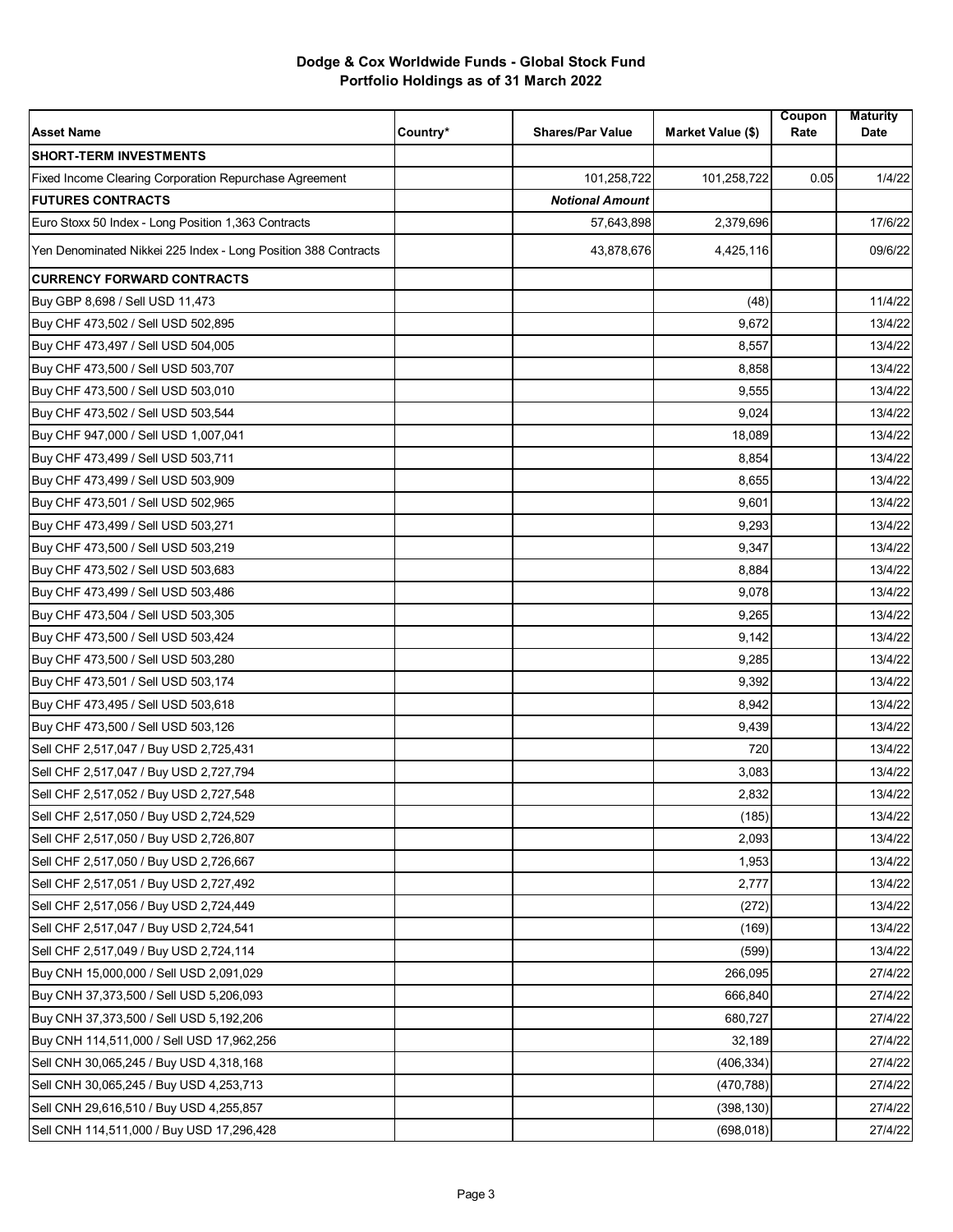| <b>Asset Name</b>                         | Country* | <b>Shares/Par Value</b> | Market Value (\$) | Coupon<br>Rate | <b>Maturity</b><br>Date |
|-------------------------------------------|----------|-------------------------|-------------------|----------------|-------------------------|
| Sell CHF 2,138,400 / Buy USD 2,315,761    |          |                         | (2,210)           |                | 18/5/22                 |
| Sell CHF 2,138,397 / Buy USD 2,315,136    |          |                         | (2,831)           |                | 18/5/22                 |
| Sell CHF 2,138,397 / Buy USD 2,315,725    |          |                         | (2, 243)          |                | 18/5/22                 |
| Sell CHF 2,138,398 / Buy USD 2,314,031    |          |                         | (3,938)           |                | 18/5/22                 |
| Sell CHF 2,138,402 / Buy USD 2,316,485    |          |                         | (1,488)           |                | 18/5/22                 |
| Sell CHF 2,138,401 / Buy USD 2,316,543    |          |                         | (1, 429)          |                | 18/5/22                 |
| Sell CHF 2,138,400 / Buy USD 2,315,259    |          |                         | (2,712)           |                | 18/5/22                 |
| Sell CHF 2,138,405 / Buy USD 2,314,481    |          |                         | (3, 495)          |                | 18/5/22                 |
| Sell CHF 2,138,400 / Buy USD 2,315,496    |          |                         | (2, 475)          |                | 18/5/22                 |
| Sell CHF 2,138,400 / Buy USD 2,315,177    |          |                         | (2,794)           |                | 18/5/22                 |
| Sell CHF 3,076,800 / Buy USD 3,298,502    |          |                         | (41, 150)         |                | 15/6/22                 |
| Sell CHF 3,076,800 / Buy USD 3,299,658    |          |                         | (39, 994)         |                | 15/6/22                 |
| Sell CHF 3,076,802 / Buy USD 3,299,674    |          |                         | (39,980)          |                | 15/6/22                 |
| Sell CHF 3,076,802 / Buy USD 3,299,808    |          |                         | (39, 846)         |                | 15/6/22                 |
| Sell CHF 3,076,796 / Buy USD 3,301,028    |          |                         | (38, 620)         |                | 15/6/22                 |
| Buy CNH 124,000,000 / Sell USD 19,314,326 |          |                         | 111,575           |                | 22/6/22                 |
| Buy CNH 69,000,000 / Sell USD 10,851,104  |          |                         | (41, 530)         |                | 22/6/22                 |
| Buy CNH 4,125,000 / Sell USD 643,837      |          |                         | 2,387             |                | 22/6/22                 |
| Sell CNH 98,562,500 / Buy USD 14,971,822  |          |                         | (469, 027)        |                | 22/6/22                 |
| Sell CNH 98,562,500 / Buy USD 14,971,595  |          |                         | (469, 255)        |                | 22/6/22                 |
| Buy CNH 36,000,000 / Sell USD 5,613,685   |          |                         | 19,693            |                | 20/7/22                 |
| Sell CNH 100,060,801 / Buy USD 15,097,364 |          |                         | (560, 423)        |                | 20/7/22                 |
| Sell CNH 100,060,801 / Buy USD 15,083,254 |          |                         | (574, 533)        |                | 20/7/22                 |
| Buy CNH 26,500,000 / Sell USD 3,673,922   |          |                         | 471,871           |                | 27/7/22                 |
| Buy CNH 26,500,000 / Sell USD 3,675,961   |          |                         | 469,832           |                | 27/7/22                 |
| Sell CNH 1,125,000 / Buy USD 151,750      |          |                         | (24, 250)         |                | 27/7/22                 |
| Sell CNH 1,125,000 / Buy USD 151,750      |          |                         | (24, 250)         |                | 27/7/22                 |
| Sell CNH 178,485,000 / Buy USD 24,373,873 |          |                         | (3,549,215)       |                | 27/7/22                 |
| Sell CNH 7,500,000 / Buy USD 1,127,769    |          |                         | (45,004)          |                | 10/8/22                 |
| Sell CNH 7,500,000 / Buy USD 1,127,650    |          |                         | (45, 122)         |                | 10/8/22                 |
| Buy CNH 162,909,000 / Sell USD 25,413,473 |          |                         | 48,279            |                | 24/8/22                 |
| Sell CNH 43,000,000 / Buy USD 6,493,016   |          |                         | (227, 640)        |                | 24/8/22                 |
| Sell CNH 43,000,000 / Buy USD 6,485,182   |          |                         | (235, 474)        |                | 24/8/22                 |
| Sell CNH 187,374,520 / Buy USD 28,289,565 |          |                         | (996,009)         |                | 24/8/22                 |
| Sell CNH 169,000,000 / Buy USD 25,463,312 |          |                         | (918, 664)        |                | 28/9/22                 |
| Sell CNH 81,000,000 / Buy USD 12,369,434  |          |                         | (275, 182)        |                | 28/9/22                 |
| Sell CNH 94,000,000 / Buy USD 14,315,084  |          |                         | (349, 806)        |                | 19/10/22                |
| Sell CNH 94,000,000 / Buy USD 14,311,597  |          |                         | (353, 293)        |                | 19/10/22                |
| Sell CNH 31,500,000 / Buy USD 4,364,694   |          |                         | (548, 855)        |                | 26/10/22                |
| Sell CNH 31,500,000 / Buy USD 4,366,510   |          |                         | (547, 039)        |                | 26/10/22                |
| Sell CNH 55,000,000 / Buy USD 8,499,853   |          |                         | (79, 359)         |                | 26/10/22                |
| Sell CNH 62,322,000 / Buy USD 9,483,968   |          |                         | (234, 408)        |                | 9/11/22                 |
| Sell CNH 62,322,000 / Buy USD 9,496,107   |          |                         | (222, 269)        |                | 9/11/22                 |
| Sell CNH 39,040,000 / Buy USD 6,001,353   |          |                         | (82, 762)         |                | 7/12/22                 |
|                                           |          |                         |                   |                |                         |